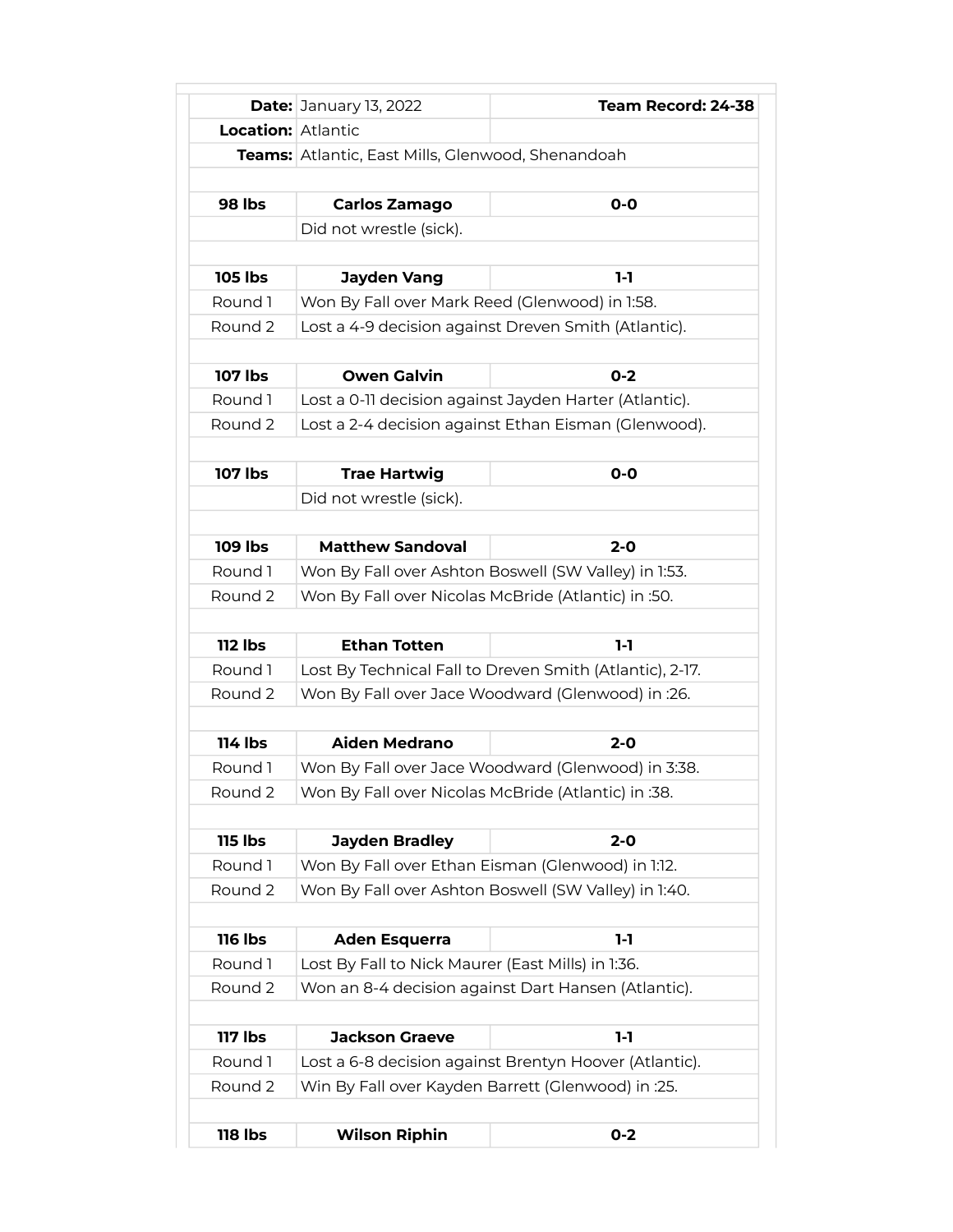| Round 1            | Lost By Fall to Brody Crozier (SW Valley) in 1:00. |                                                      |
|--------------------|----------------------------------------------------|------------------------------------------------------|
| Round <sub>2</sub> | Lost By Fall to Kyle Shuler (SW Valley) in :52.    |                                                      |
|                    |                                                    |                                                      |
| 118 lbs            | <b>Phoenix Hodne</b>                               | $0 - 2$                                              |
| Round 1            |                                                    | Lost a 2-7 decision against Kyle Shuler (SW Valley). |
| Round 2            | Lost By Fall to Nick Maurer (East Mills) in 1:39.  |                                                      |
|                    |                                                    |                                                      |
| 119 lbs            | <b>Xavier Velazquez</b>                            | 1-1                                                  |
| Round 1            | Losy By Fall to Nick Maurer (East Mills) in 2:18.  |                                                      |
| Round <sub>2</sub> | Win By Fall over Braden Wood (Atlantic) in :58.    |                                                      |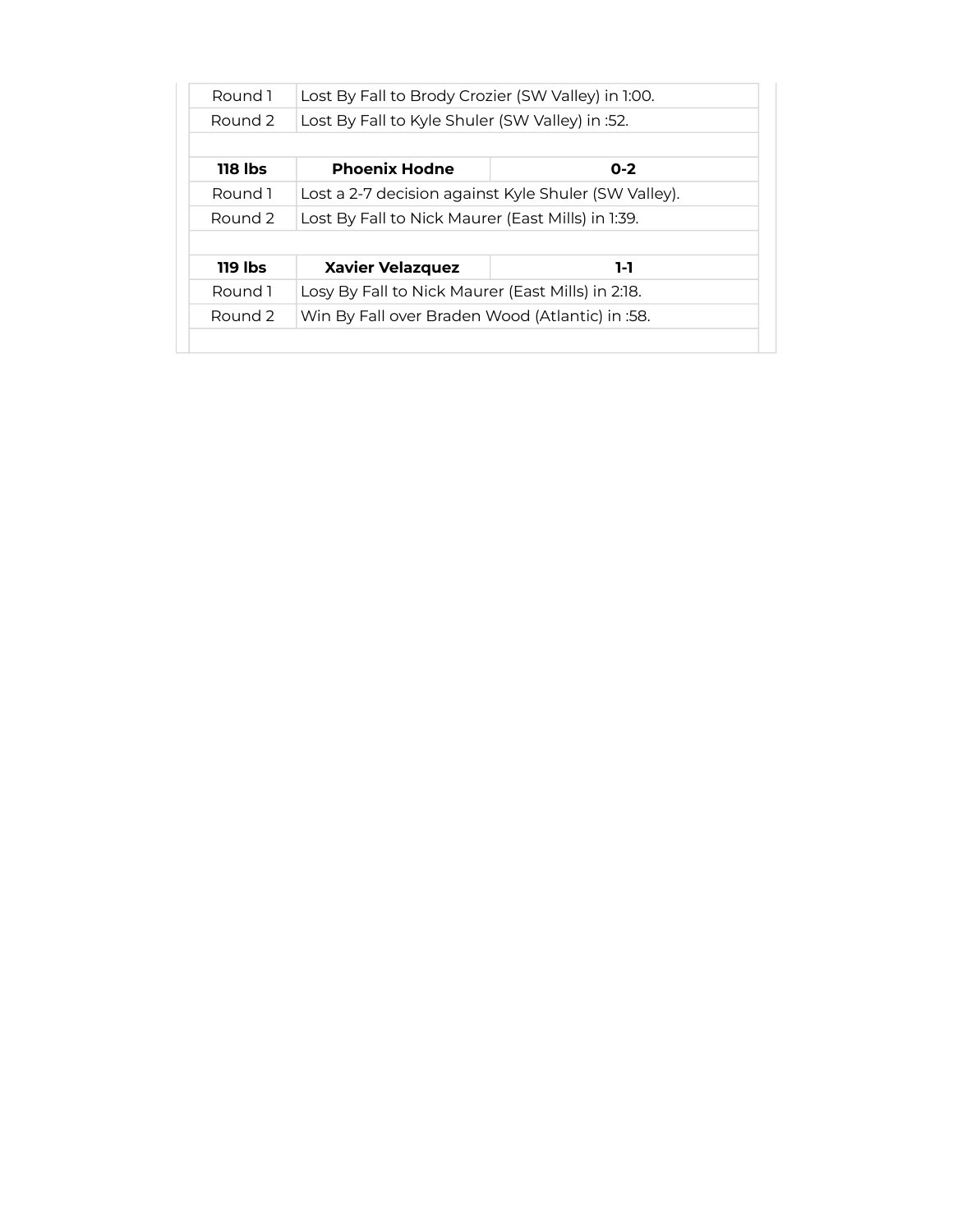|                           | <b>Date: January 13, 2022</b>                               | Team Record: 24-38                                  |
|---------------------------|-------------------------------------------------------------|-----------------------------------------------------|
| <b>Location: Atlantic</b> |                                                             |                                                     |
|                           | <b>Teams:</b> Atlantic, East Mills, Glenwood, Shenandoah    |                                                     |
|                           |                                                             |                                                     |
| <b>120 lbs</b>            | Ivan Ledesma                                                | $2 - 0$                                             |
| Round 1                   | Win By Fall over Braden Wood (Atlantic) in 3:39.            |                                                     |
| Round 2                   | Win By Fall over Dart Hansen (Atlantic) in 2:38.            |                                                     |
|                           |                                                             |                                                     |
| <b>121 lbs</b>            | <b>Logan Harper</b>                                         | $0 - 2$                                             |
| Round 1                   | Lost By Fall to Brody Crozier (SW Valley) in :27.           |                                                     |
| Round 2                   | Lost By Fall to Braden Wood (Atlantic) in :38.              |                                                     |
|                           |                                                             |                                                     |
| <b>126 lbs</b>            | <b>Chase Williams</b>                                       | 1-1                                                 |
| Round 1                   | Losy By Fall to Zach Brennecke (Atlantic) in 1:43.          |                                                     |
| Round 2                   | Win By Fall over Izaak Renz (Atlantic) in 1:30.             |                                                     |
|                           |                                                             |                                                     |
| <b>129 lbs</b>            | <b>Kpaw Moo Soe</b>                                         | $0 - 2$                                             |
| Round 1                   |                                                             | Lost By Fall to Cameron Martens (Glenwood) in 1:26. |
| Round 2                   | Lost By Fall to Zach Brennecke (Atlantic) in :59.           |                                                     |
|                           |                                                             |                                                     |
| <b>131 lbs</b>            | <b>Luis Lopez</b>                                           | $2 - 0$                                             |
| Round 1                   | Win By Fall over Ben Carlo (Glenwood) in 3:31.              |                                                     |
| Round 2                   | Win By Fall over MIchael Wilson (East Mills) in :38.        |                                                     |
|                           |                                                             |                                                     |
| <b>139 lbs</b>            | <b>Miguel Hernandez</b>                                     | 1-1                                                 |
| Round 1                   | Win By Fall over Izaak Renz (Atlantic) in :49.              |                                                     |
| Round 2                   | Lost by Technical Fall to Keelin Rasmussen (Atlantic) 0-15. |                                                     |
|                           |                                                             |                                                     |
| <b>141 lbs</b>            | <b>Cole Kastner</b>                                         | $2 - 0$                                             |
| Round 1                   | Win By Fall over Trevor Petry (SW Valley) in 1:06.          |                                                     |
| Round 2                   | Win By Fall over Ben Carlo (Glenwood) in :07.               |                                                     |
|                           |                                                             |                                                     |
| 144 lbs                   | <b>Luol Deng</b>                                            | $O-O$                                               |
|                           | Did not wrestle (suspension).                               |                                                     |
|                           |                                                             |                                                     |
| <b>153 lbs</b>            | <b>Angie Rivera</b>                                         | $O-O$                                               |
|                           | Did not wrestle (sick).                                     |                                                     |
|                           |                                                             |                                                     |
| <b>154 lbs</b>            | <b>Diego Garcia</b>                                         | $1-1$                                               |
| Round 1                   | Win By Fall over Saleimor Rax (Atlantic) in 1:10.           |                                                     |
| Round 2                   | Lost By Fall to William Rouse (Atlantic) in :43.            |                                                     |
|                           |                                                             |                                                     |
| 154 lbs                   | <b>Javier Medina</b>                                        | $0 - 2$                                             |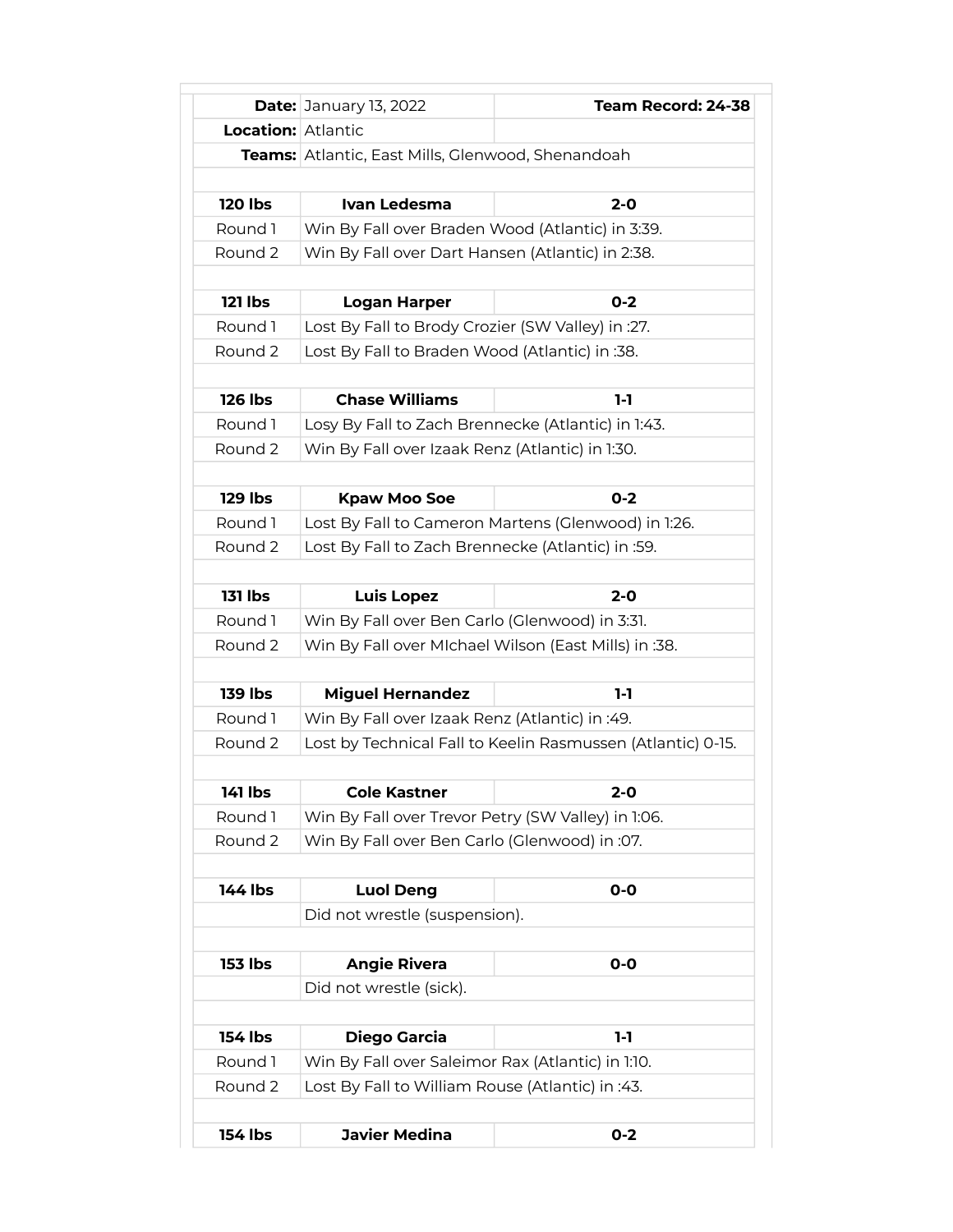| Round 1 | Lost By Fall to Kaden Westover (Atlantic) in :58.      |         |
|---------|--------------------------------------------------------|---------|
| Round 2 | Lost By Fall to Jake Wailes (Atlantic) in 2:58.        |         |
|         |                                                        |         |
| 155 lbs | <b>Malachi Esteves</b>                                 | $0 - 2$ |
| Round 1 | Lost by Technical Fall to Jake Wailes (Atlantic) 0-15. |         |
|         | Lost By Fall to William Rouse (Atlantic) in 2:27.      |         |
| Round 2 |                                                        |         |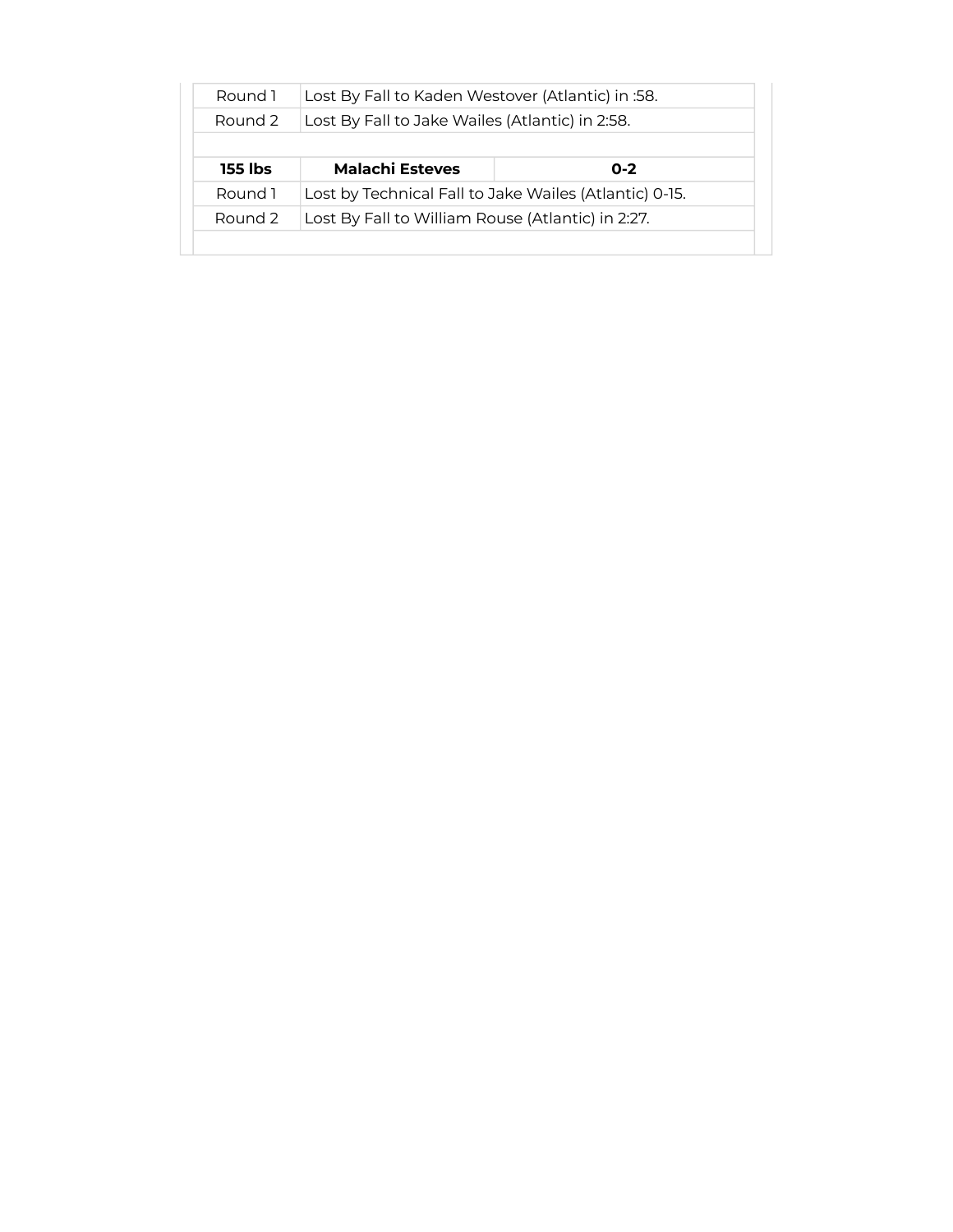|                           | <b>Date: January 13, 2022</b>                                                                         | Team Record: 24-38                                        |
|---------------------------|-------------------------------------------------------------------------------------------------------|-----------------------------------------------------------|
| <b>Location:</b> Atlantic |                                                                                                       |                                                           |
|                           | Teams: Atlantic, East Mills, Glenwood, Shenandoah                                                     |                                                           |
|                           |                                                                                                       |                                                           |
| <b>160 lbs</b>            | <b>Victor Arroyo</b>                                                                                  | $2 - 0$                                                   |
| Round 1                   |                                                                                                       | Won a 12-11 decision against Cooper Woolsey (Atlantic).   |
| Round 2                   | Won a 10-7 decision against Jack Muller (Atlantic).                                                   |                                                           |
| <b>160 lbs</b>            | <b>Akuien Aruai</b>                                                                                   | $0 - 2$                                                   |
| Round 1                   | Lost By Fall to Kaden Simmons (Atlantic) in 3:55.                                                     |                                                           |
| Round 2                   | Lost By Fall to Cooper Woolsey (Atlantic) in 1:15.                                                    |                                                           |
|                           |                                                                                                       |                                                           |
| <b>162 lbs</b>            | <b>Izak Argotsinger</b>                                                                               | $O-O$                                                     |
|                           | Did not wrestle (sick).                                                                               |                                                           |
| <b>162 lbs</b>            | <b>Owen Fink</b>                                                                                      | $0 - 2$                                                   |
| Round 1                   |                                                                                                       |                                                           |
| Round 2                   | Lost By Fall to Jack Muller (Atlantic) in 3:55.<br>Lost By Fall to Cooper Woolsey (Atlantic) in 1:19. |                                                           |
|                           |                                                                                                       |                                                           |
| <b>162 lbs</b>            | <b>Ryan Slechta</b>                                                                                   | $2 - 0$                                                   |
| Round 1                   |                                                                                                       | Won an 11-4 decision against Jaxsen Simmert (Shenandoah). |
| Round 2                   | Win By Fall over Jack Muller (Atlantic) in 2:37.                                                      |                                                           |
|                           |                                                                                                       |                                                           |
| <b>200 lbs</b>            | <b>Arturo Marquez</b>                                                                                 | $0 - 2$                                                   |
| Round 1                   | Lost By Fall to Owen Nokes (Shenandoah) in 1:12.                                                      |                                                           |
| Round 2                   |                                                                                                       | Lost Ball Fall to Jaden Corpron (Shenandoah) in 1:10.     |
| <b>210 lbs</b>            | <b>Alexander Arita</b>                                                                                | $O-I$                                                     |
| Round 1                   | Lost By Fall to Will Berning (Shenandoah) in :39.                                                     |                                                           |
|                           |                                                                                                       |                                                           |
| <b>210 lbs</b>            | <b>Jackson Cisneros</b>                                                                               | $O-I$                                                     |
| Round 1                   | Lost By Fall to Colton Clark (Glenwood) in 3:16.                                                      |                                                           |
| <b>213 lbs</b>            | Max Chapa                                                                                             | $O-I$                                                     |
| Round 1                   | Lost By Fall to Colton Clark (Glenwood) in 1:00.                                                      |                                                           |
| <b>217 lbs</b>            | <b>Tony Zamora-Avina</b>                                                                              | $0 - 1$                                                   |
| Round 1                   | Lost By Fall to Todd Schmitt (Glenwood) in 3:35.                                                      |                                                           |
|                           |                                                                                                       |                                                           |
| <b>218 lbs</b>            | <b>Aidan Eggeling</b>                                                                                 | $0 - 1$                                                   |
| Round 1                   | Lost By Fall to Haley Armstrong (Atlantic) in 1:39.                                                   |                                                           |
| <b>225 lbs</b>            | <b>Byron Acosta</b>                                                                                   | $0 - 2$                                                   |
|                           |                                                                                                       |                                                           |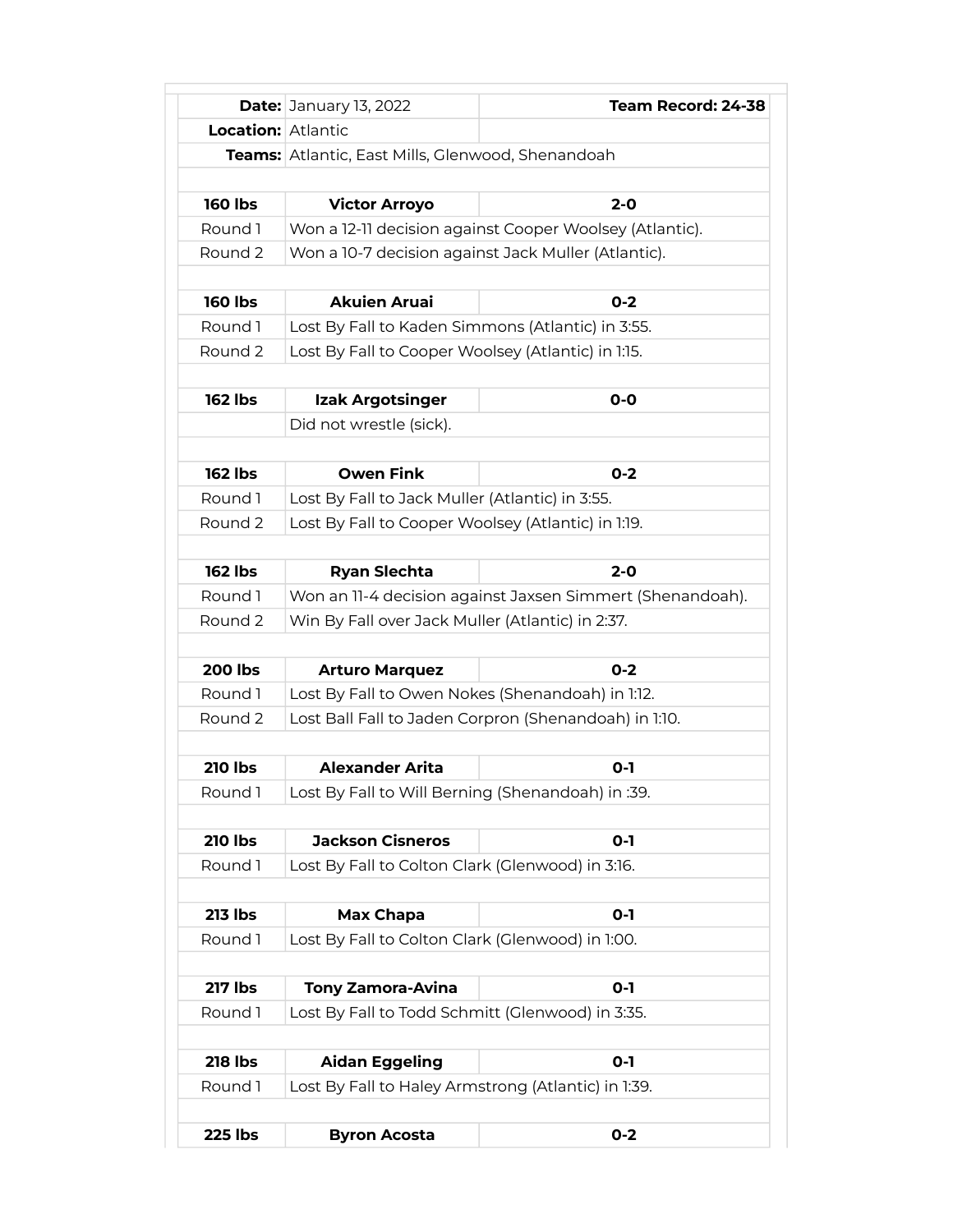| Round 1 | Lost By Fall to Haley Armstrong (Atlantic) in :46. |
|---------|----------------------------------------------------|
| Round 2 | Lost By Fall to Colton Clark (Glenwood) in :48.    |
|         |                                                    |